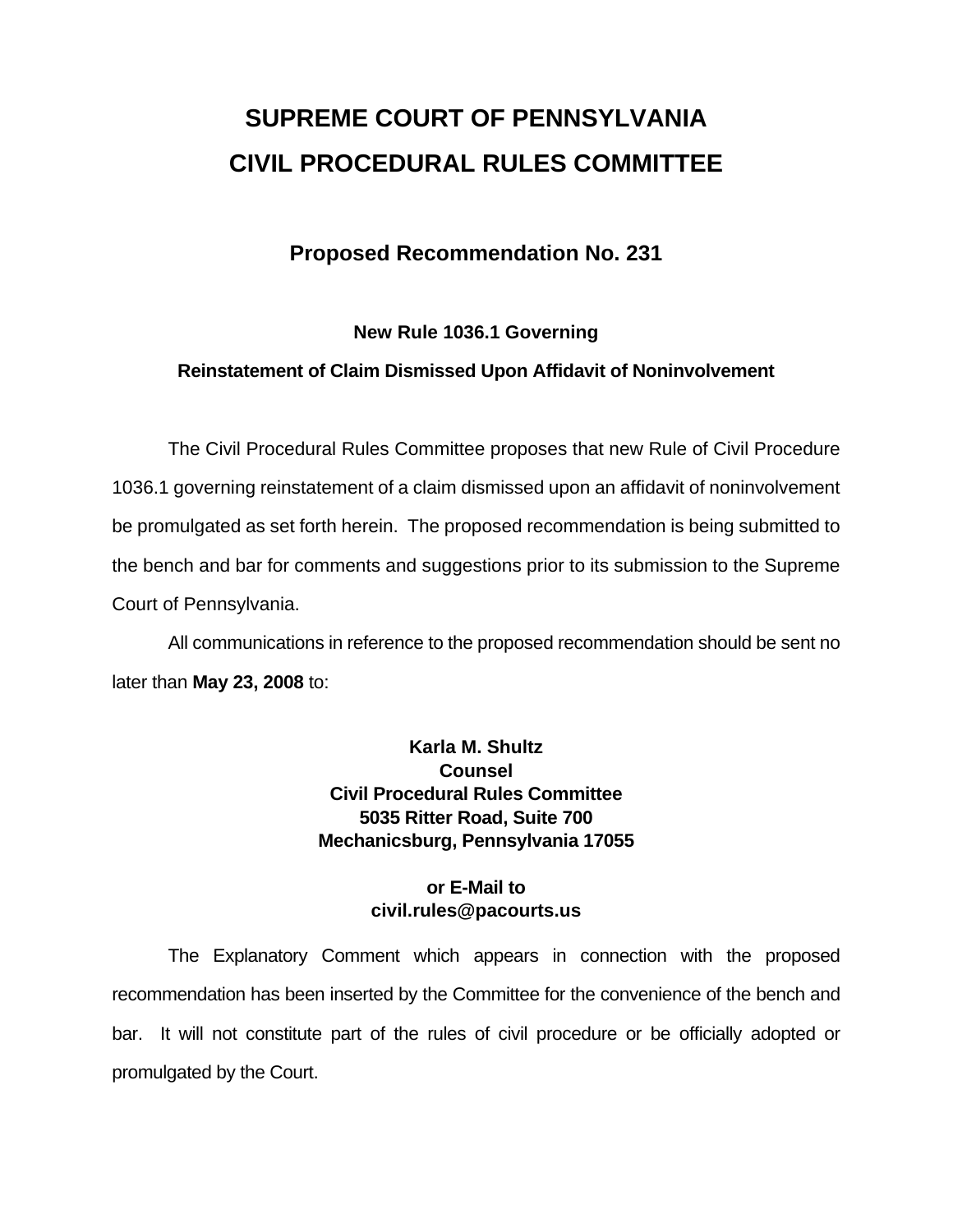#### **Rule 1036.1. Reinstatement of Claim Dismissed upon Affidavit of Noninvolvement**

(a) As used in this rule, "action" shall have the meaning as provided in Rule 1036(a).

(b) If a party has been dismissed from an action upon an affidavit of noninvolvement pursuant to Rule 1036, any other party may file a motion to reinstate the dismissed party setting forth facts showing that statements made in the affidavit of noninvolvement were false or inaccurate.

(c) Any party opposing the motion may file a response.

(d) Upon reviewing the motion and any response thereto and determining the existence of a *prima facie* case of involvement of the dismissed party, the court shall enter an order

(1) allowing any party opposing the motion

(i) to conduct limited discovery directed solely to the issue of the involvement of the party which was dismissed.

(ii) prior to the disposition of the motion, to file affidavits, depositions and such other evidentiary materials as would permit a jury to find that any party which was dismissed was involved in any activities upon which the claim is based, and

(2) scheduling an argument to decide the motion.

(e) The argument shall be limited to the sole issue of whether the moving party has produced evidence which, when considered in a light most favorable to that party, would require the issue of the involvement of any party which was dismissed to be submitted to the jury.

1